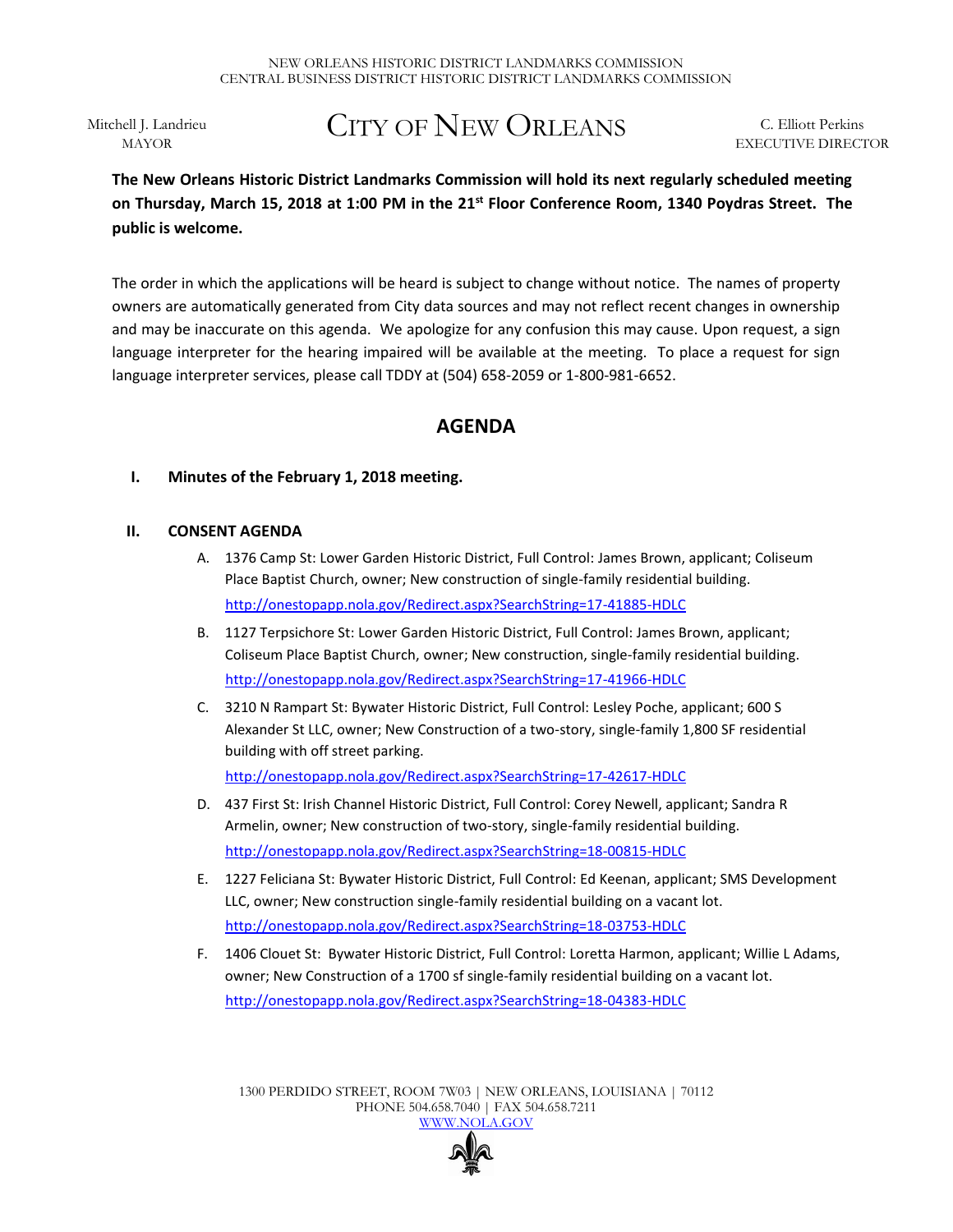G. 614 St Roch Ave: Faubourg Marigny Historic District, Full Control: Rick A. Fifield, applicant; Michael L Lintner, owner; New construction of a rooftop addition on existing one-story residential building.

<http://onestopapp.nola.gov/Redirect.aspx?SearchString=18-04787-HDLC>

- H. 2315 Laurel St: Irish Channel Historic District, Full Control: Samuel Bavido, applicant; Michael Gunaldo, owner; Construct camelback addition on existing one-story, residential building. <http://onestopapp.nola.gov/Redirect.aspx?SearchString=18-05088-HDLC>
- I. 917 Vallette St: Algiers Point Historic District, Full Control: Lynnette Gordon, applicant; Bwb Enterprised Ltd LLC, owner; Construct new two-story, single-family residential building. <http://onestopapp.nola.gov/Redirect.aspx?SearchString=18-05584-HDLC>

#### **III. National Register of Historic Places Nomination Review**

- A. 1621 Lafitte Ave
- B. 1644 N Villere St
- C. 1601 Lafitte Ave

#### **IV. Landmark Designation**

A. Removal of landmark designation of 2037 First Street.

#### V. **OLD BUSINESS WORK APPLICATIONS**

A. 2524 St Charles Ave: Saint Charles Avenue Historic District, Full Control: Andrew Spaulding, applicant; Robert Lynn Priddy, owner; Appeal of approved plans and ARC recommendations to enlarge rear porch addition to Significant raised single-family residential building. <http://onestopapp.nola.gov/Redirect.aspx?SearchString=17-27844-HDLC>

#### **VI. NEW BUSINESS WORK APPLICATIONS**

A. 3000 St Claude Ave: EDR Architects, applicant; 3000-3032 St Claude Ave LLC, 3000-3032 St Claude Ave LLC, owner; Renovate five existing buildings into a hotel, including one new construction on a vacant lot. This project includes five parcels including municipal address 3000, 3014, 3020-22, 3024-26, and 3030-32 St. Claude Avenue.

<http://onestopapp.nola.gov/Redirect.aspx?SearchString=17-41773-HDLC>

- B. 825 Belleville St: Algiers Point Historic District, Full Control: Zachary Bogardus, applicant; Edward L Jr Cooper, owner; Remove two existing historic chimneys. <http://onestopapp.nola.gov/Redirect.aspx?SearchString=18-05795-HDLC>
- C. 4729 Camp St: Uptown Historic District, Partial Control: Morris Porche, applicant; Sharon R Cole, owner; Retention of the demolition of existing camelback single-family residential building. <http://onestopapp.nola.gov/Redirect.aspx?SearchString=18-06470-HDLC>